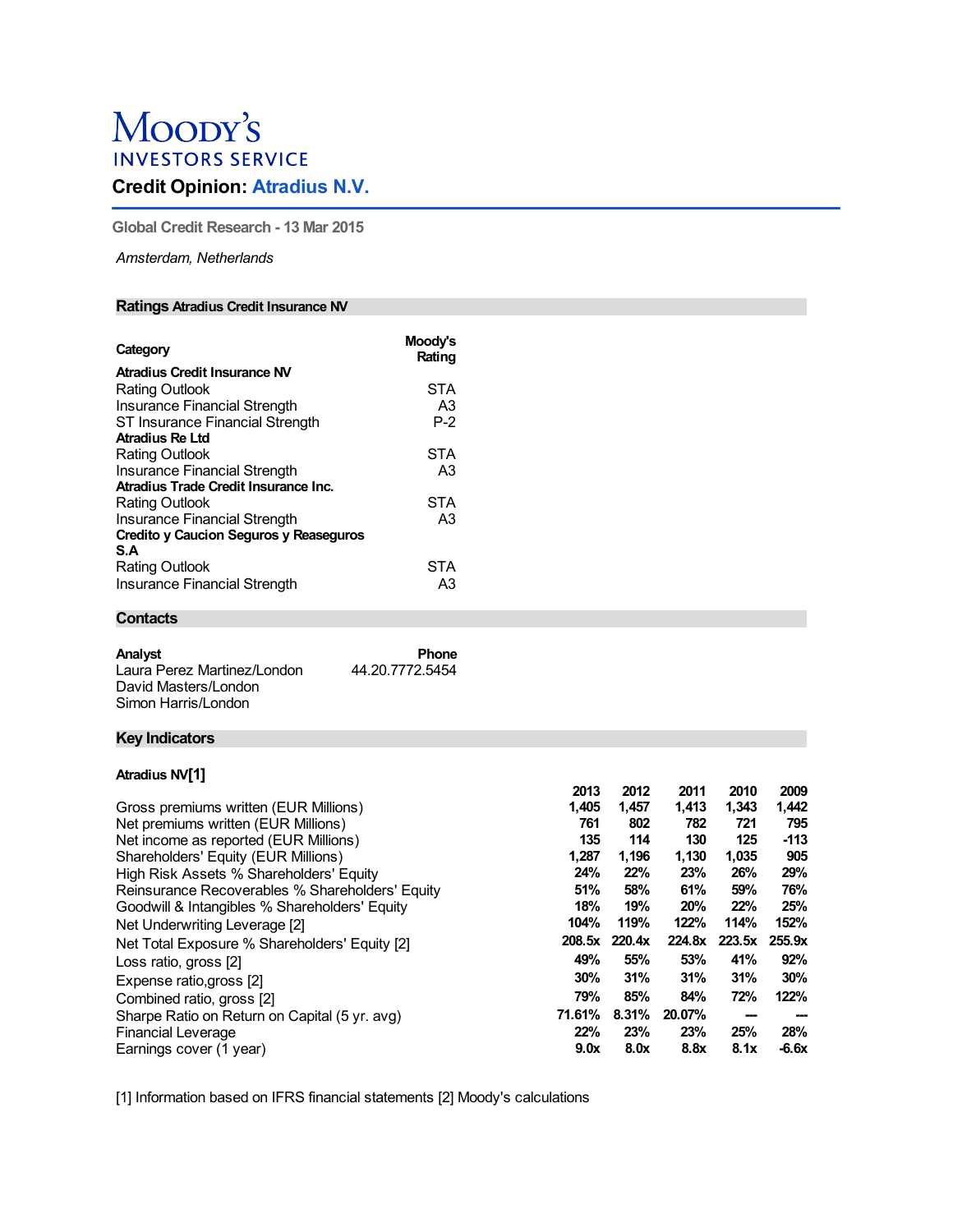#### **Opinion**

### **SUMMARY RATING RATIONALE**

Moody's A3 insurance financial strength ratings on Atradius' main operating companies reflect the group's very strong position in the credit insurance industry, a conservative investment portfolio, strong geographic diversification, good capitalisation, substantial reinsurance protection and low financial leverage. These strengths are offset by the Group's limited business diversification from credit insurance, inherently a cyclical industry vulnerable to sharp deteriorations in the economic environment, and the highly competitive environment in the credit insurance industry as a whole. In addition, although Atradius is well diversified by country, its largest exposure is Spain and Portugal at around 16.5% of the group's credit insurance exposure at year-end 2014, of which Spain is the vast majority. The group's credit insurance exposure to Spain has significantly decreased from historical levels (exposure down by around 24% and 50% from year-end 2010 and year-end 2008 levels respectively).

Solvency II will generally lead to significant increases in capital requirements for global credit insurers. Atradius intends to apply for regulatory approval of its internal model for Solvency II, which will likely lead to less onerous capital requirements compared to the standard formula.

The main operating companies of Atradius Group are Atradius Credit Insurance N.V. (Dutch credit insurance company), Compañia Española de Seguros y Reaseguros de Crédito y Caución S.A. (Spanish credit insurance company), Atradius Trade Credit Insurance Inc. (US credit insurance company) and Atradius Reinsurance Ltd. (Irish reinsurance company). Given the core position of these units within the Group as well as the complementarities of their business and the strong competitive position in their respective credit insurance markets, Moody's considers these combined operations as one analytic unit.

Atradius is one of the leading credit insurers globally with an estimated global market share of 22% at year-end 2013 (Moody's calculations). It is based in the Netherlands (Aaa stable) and is 83% owned by Grupo Catalana Occidente (GCO, unrated), a Spain-based listed insurance group that owns retail domestic insurance operations as well as credit insurance. GCO's Spanish retail businesses have adequate solvency levels, a low-risk business profile oriented to retail non-life, a strong track record of profitability (combined ratio consistently below 90%) and very modest financial leverage. Nevertheless, as a domestic insurer, GCO's retail business has a meaningful concentration in Spanish assets including sovereign (Baa2 POS) and banking debt.

Atradius' A3 IFSR reflects its standalone fundamentals, the partial insulation from its parent - mainly driven by its different business profile and the regulatory protection that Atradius' main operations receive- and our expectation that GCO remains committed to maintain Atradius well capitalized. Atradius represented circa 38% of GCO's proforma revenues (with Plus Ultra) at year-end 2014.

The P-2 short term IFSR of Atradius Credit Insurance N.V. reflects the sound liquidity of the Atradius Group, with a very liquid and a relatively conservative low duration in its investments portfolio. The liquidity of the Group is also supported by credit insurance industry related specificities, such as simultaneous settlements clauses in reinsurance agreements which provide the Group with an additional source of liquidity in case of large claims.

#### **Credit Strengths**

The main credit strengths of Atradius' units include:

-Strong franchise as one of the leading credit insurers

-Conservative balance sheet profile with a modest level of investment risk and sound liquidity

-Low financial leverage

#### **Credit Challenges**

The main credit challenges for Atradius' main operating rated units include:

-Pursuing growth in revenues whilst maintaining a strong underwriting discipline through the cycle

- Limited diversification from credit insurance, a cyclical industry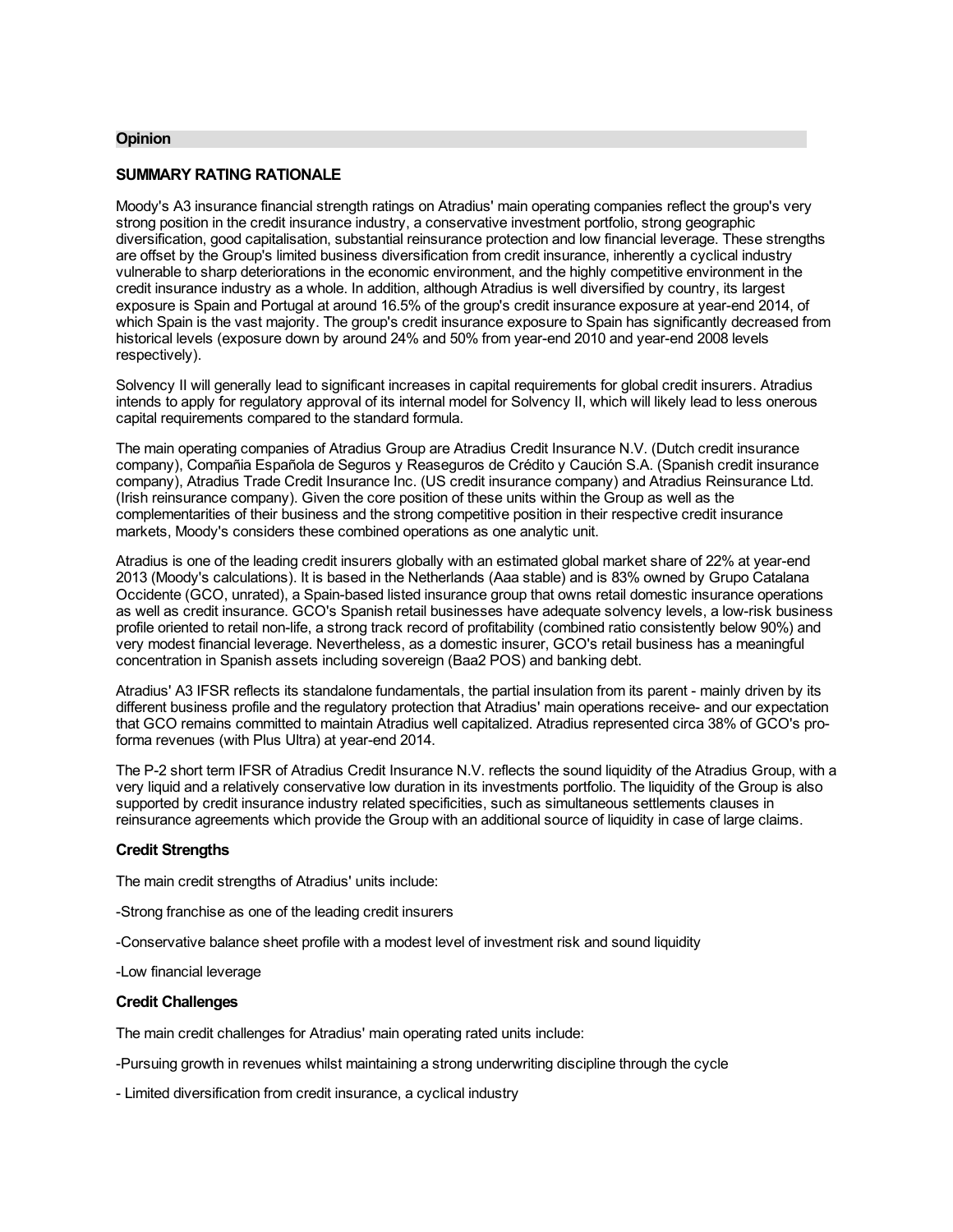-A significant exposure to policies with some restrictive features in a suddenly weaker economic environment such as multi-year policies; notwithstanding the improvements in policy features from 2008 such as the introduction of breakout clauses and the enhanced operational controls

-A relatively high exposure to Spain which, although showing improving loss ratios and economic outlook, has experienced a volatile track record of profitability

- High competitive environment in credit insurance as a whole

#### **Rating Outlook**

The outlook is stable.

What to watch for:

- Pursuing growth in revenues whilst maintaining strong underwriting discipline

- Material deterioration in the group's business profile with a higher number of restrictive features such as multiyear policies and reduction in breakout-clauses

-Implementation of Solvency II regulatory framework

#### **What Could Change the Rating - Up**

Upward pressure on the IFSRs could develop following:

(1) material improvement in the group's business diversification with fee-based services representing over 25% of the group's revenues and services;

(2) sustainable improvements in underwriting profitability through the cycle

(3) substantial improvements in the group's business profile such as significant reduction in policies with restrictive features in a downturn scenario (e.g. multiyear policies) or reduction in the group's still-significant exposure to European peripherals

#### **What Could Change the Rating - Down**

Downward pressure on the IFSRs could develop following:

(1) material deterioration in Atradius' underwriting profitability, with a 5-year combined ratio consistently above 100% through the cycle;

(2) significant deterioration in the group's capitalisation, with net total exposure to shareholders equity above 300x and net underwriting leverage above 170%;

(3) substantial weakening in the group's franchise position

#### **Notching Considerations**

On 5 September, 2014 Moody's assigned a Ba1(hyb) rating to the subordinated notes to be issued by Atradius Finance B.V. and guaranteed by Atradius N.V. Atradius Finance B.V. is a financing company of Atradius and its subsidiaries.

Moody's stated that the Ba1(hyb) rating assigned to the subordinated notes is driven by 1)- the unconditional and irrevocable guarantee provided by Atradius on a subordinated basis, 2)- standard notching for debt issued or guaranteed from insurance holding companies for subordinated debt that lacks a mandatory trigger we consider to be "meaningful", and 3)- our existing A3 insurance financial strength rating ("IFSR") on the main operating insurance companies of the Atradius group.

For more information please refer to the press release: https://www.moodys.com/research/Moodys-assigns-[Ba1hyb-rating-to-Atradius-dated-subordinated-notes--PR\\_307503](https://www.moodys.com/research/Moodys-assigns-Ba1hyb-rating-to-Atradius-dated-subordinated-notes--PR_307503)

## **DETAILED RATING CONSIDERATIONS**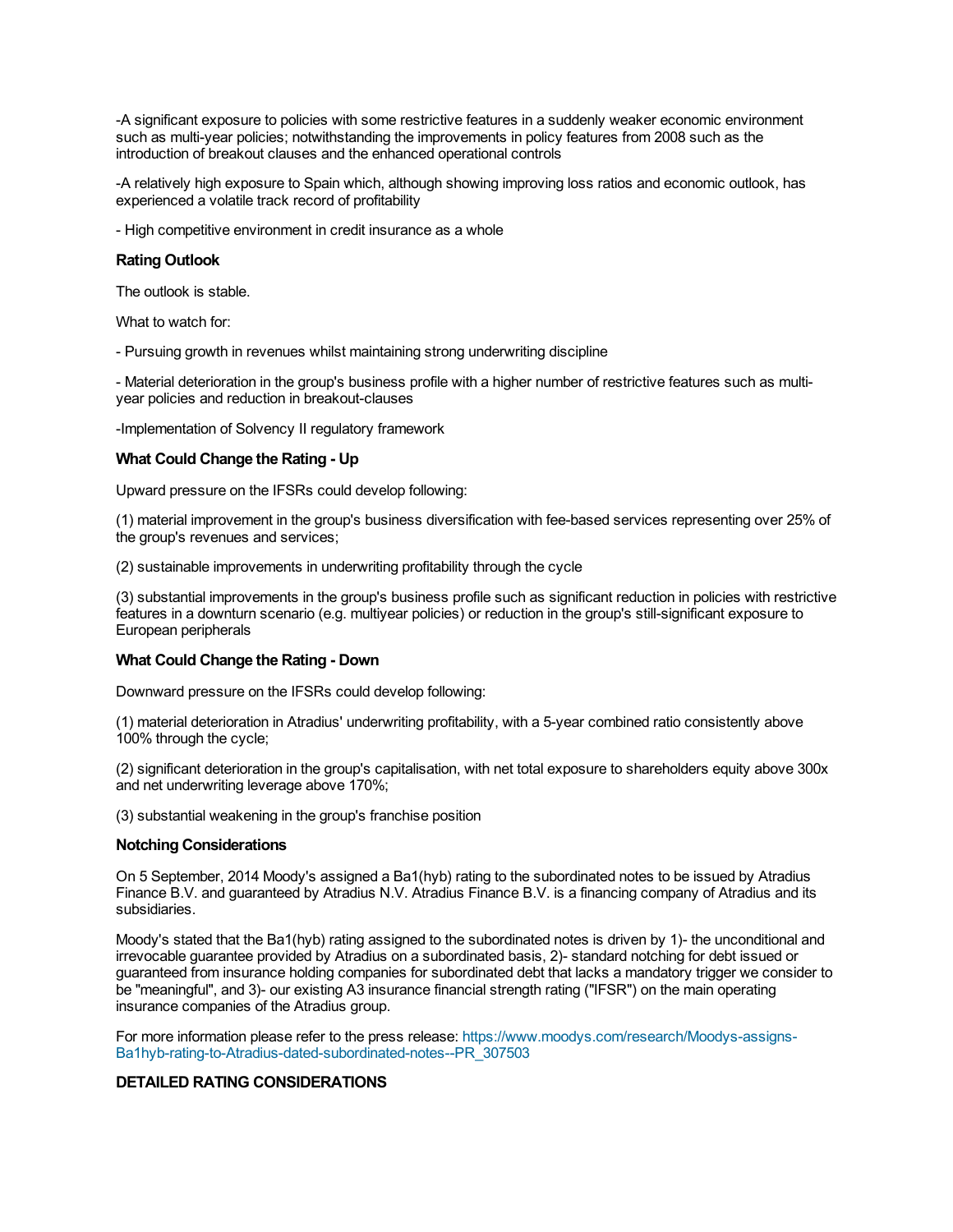Moody's rates Atradius A3 for insurance financial strength, which is in line with the rating indicated by Moody's insurance financial strength rating scorecard.

#### Market Position and Distribution: A - STRONG MARKET POSITION IN CREDIT INSURANCE

Atradius has a strong position in the credit insurance industry. The group is the second largest credit insurers with an estimated global market share of around 22% at year-end 2013 according to Moody's calculations based on the total industry's premiums provided by ICISA ("International Credit Insurance & Surety Association"). Atradius' market share has stabilized in recent years with improved levels of customer retention following the significant risk mitigating actions taken in the aftermath of the 2008 crisis.

As is the case for credit insurers peers, Atradius mainly distributes through brokers in most of its markets with some exceptions, such as Spain, under which Crédito y Caución S.A. predominantly sells through a direct distribution network. Nevertheless, Atradius Reinsurance Ltd. which closely collaborates with and reinsures smaller credit insurance players is an additional indirect source of sales for the Group. Therefore, Moody's considers that Atradius maintains a strong and flexible access to business and new markets.

#### Product Risk and Diversification: Baa - ADEQUATE PRODUCT RISK AND DIVERSIFICATION GIVEN LIMITED DIVERSIFICATION FROM CREDIT INSURANCE AND SUBSTANTIAL EXPOSURE TO SPAIN

Moody's views product risk and diversification as one of the Group's main credit challenges in light of the limited diversification from credit insurance revenues, a considerable exposure to policies with restrictive features in Moody's view and a meaningful exposure to Spain, notwithstanding recent reductions and significant improvement in profitability since first half 2012.

Atradius' business profile is ultimately focused on credit insurance, which is inherently a cyclical industry, and represented around 90% of total revenues at YE2014 (including bonding). The rest of the revenues are mainly generated through credit checking and debt collection services. As a specialist credit insurer, Atradius' product risk focus is typically dependent on market-specific credit and economic dynamics. The Group's exposure remains relatively well diversified by country and sector, although Spain remains the largest contributor to the Group's exposure with the region of Spain and Portugal representing 16.5% at year-end 2014, of which Spain is the vast majority, notwithstanding sizeable reductions in exposure over historical levels (down by around 20% and 50% from 2010 and 2018 levels). The second and third largest exposure consists of stronger economies such as Germany (15%) and France (8%).

We believe that Atradius has a relatively high exposure to policies with restrictive features such as multiyear policies, which would be negative in a suddenly weaker economic environment by reducing the flexibility to increase prices if necessary. Nevertheless, we note that the performance of these policies in the past have been broadly similar to annual policies and the company's controls and policy features (e.g. break-out clauses) have improved significantly post-2008.

Atradius has consistently reduced its exposure to Spain following the deterioration in the economic environment during the sovereign crisis and the surge in insolvencies in the aftermath of 2008. Following the risk mitigating actions and Spain's economic recovery, Atradius has reported a consistent improvements in the loss ratio in Spain to a exceptionally low 34% at YE 2014 (YE 2013: 52%, YE 2012: 74%). We expect loss ratios in Spain to remain strong in line with Spain's economic recovery, nevertheless we think loss ratios will likely increase from the very low level hit in 2014. Nevertheless, we note that loss ratios in Spain can still remain more volatile compared to rest of the group.

#### Asset Quality: A - EXCELLENT ASSET QUALITY WITH CONSERVATIVE INVESTMENT POLICY

Asset quality at Atradius is viewed as strong with a modest level of investment risk and intangibles. High-risk asset ratio was very low at 24% representing mainly equities. The fixed income portfolio has an exceptional quality with no exposure to Eurozone peripherals since the mid 2012.

Reinsurance recoverables have improved significantly in recent years down to 51% (2012: 58%, 2008: 96%) driven by the Group's increased shareholders' equity. The vast majority of Atradius' reinsurance counterparties have a high creditworthiness being currently rated A or better. Nevertheless, Atradius' substantial reinsurance quota share might lead to vulnerabilities driven by potential capacity constraints in the reinsurance markets or potential withdrawal of players that could affect the future credit quality of Atradius' reinsurance panel in stressed scenarios.

Moody's also considers the liquidity of Atradius to be good. Atradius' portfolio is predominantly invested in good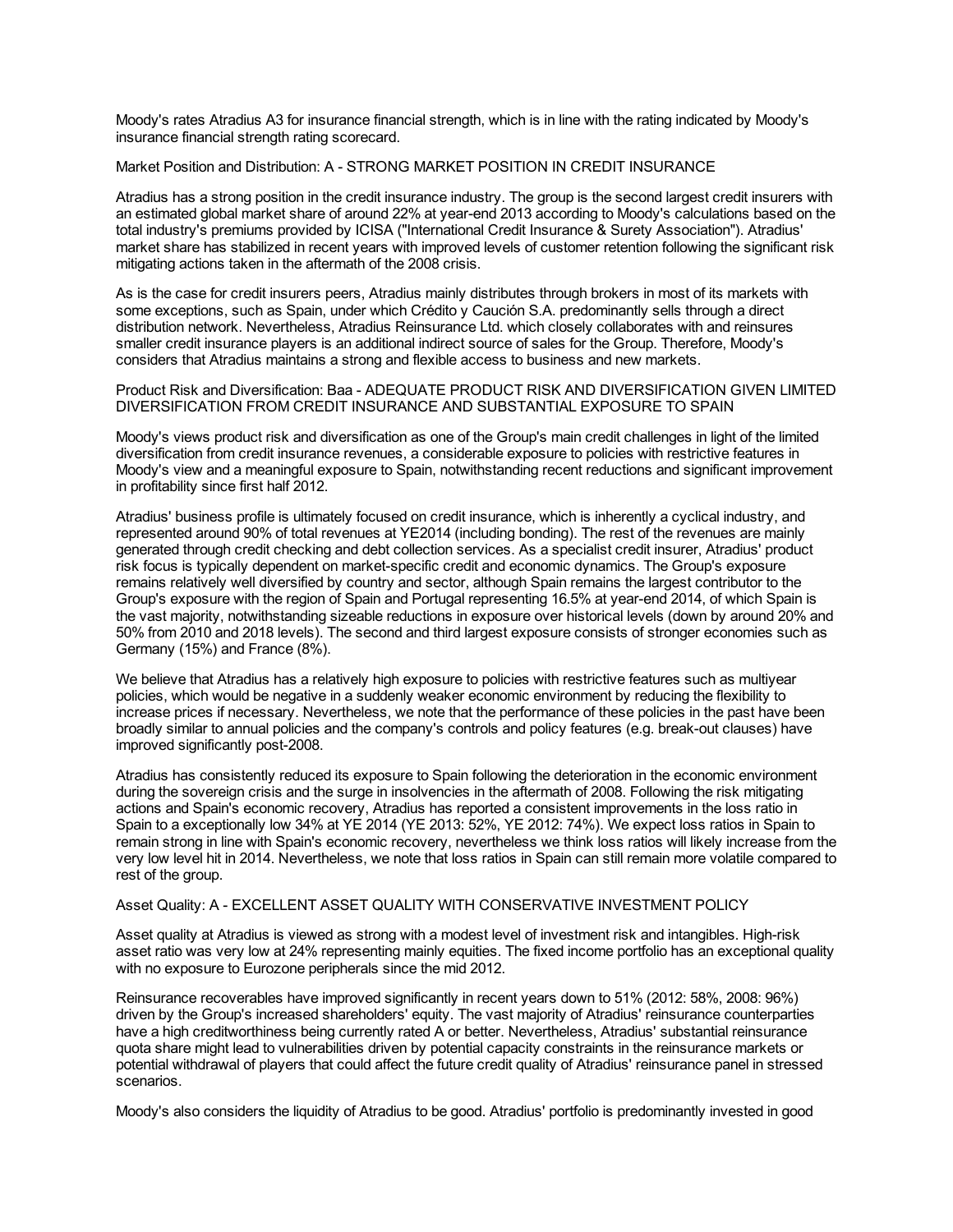quality and liquid assets with relatively short durations. Liquidity covenants (e.g. cash call agreements) have also been included in reinsurance treaties in order to enable the Group to settle large claims in a very short period of time, if necessary.

Furthermore, Moody's positively notes that the level of intangible assets has remained low.

#### Capital Adequacy: A - GOOD CAPITALIZATION; SOLVENCY II WILL LIKELY INCREASE CAPITAL REQUIREMENTS

Moody's views Atradius' capitalization as good. The group's net exposure to shareholders equity improved to 209x in 2013 (YE2012: 220x) as the growth in shareholder's equity (up 8% to EUR1.3 billion) exceeded the rise in exposure (up by 3% to EUR483.6 billion). Net underwriting leverage has also improved to 104% in 2013 from 119% in the previous year.

Solvency II will generally lead to significant increases in capital requirements for global credit insurers. Atradius intends to apply for regulatory approval of its internal model for Solvency II, which will likely lead to less onerous capital requirements compared to the standard formula. However Atradius' internal model is expected to be approved by the College of Supervisors, which comprises the supervisory authorities of Atradius' main European regulated entities in Spain, Netherlands and Ireland. If the group's internal model were not approved, Atradius will have to use a standard formula approach. Shareholders' equity has increased significantly from the low levels hit in 2009 to EUR1.3 billion at year-end 2013, which is above the estimated pro-forma 2007 levels thanks to the rebound in retained earnings and the modest dividend payout ratios (dividend paid at EUR43.5 million at year-end 2013, cumulative dividend paid at EUR137.6 million from 2008 to 2013). In addition, the group's exposure remains over a third lower than the peak reached in the first-half 2008 with further improvements in quality and significant reductions in the exposure to lower-rated buyers and countries with more difficult operating environments.

Profitability: Baa - PROFITABILITY WILL LIKELY CONTINUE TO BE GOOD, BUT WITH VOLATILITY THROUGH THE CYLE

Atradius' underwriting profitability has recovered significantly driven by the ongoing risk mitigating actions taken post-2008 and the more benign economic outlook. Nevertheless, the group's volatility in profitability has historically been weak through the cycle, as indicated by the low Sharpe ratio of 72%, as a result of the large losses reported in 2009. We expect volatility through the cycle to decline from historical levels driven by the group's risk mitigating actions and improvements in quality and diversification of exposure. Nevertheless, we believe volatility will likely still remain as a result of the inherent cyclical nature of the credit insurance industry and the economic volatility.

We expect underwriting profitability will likely remain good supported by the group's improved quality of exposure, the reduction of downside risks in Europe, modest growth in turnover and improvement in reinsurance commissions.

We expect the group's turnover to benefit from the modest recovery in Europe, albeit this will likely be partly offset by heightened price pressure. The group's turnover increased by 6.4% to around EUR 1,612 million in YE 2014 driven by substantial growth out of Europe, which is in stark contrast to the trend exhibited in recent years (premiums down by 2% in 2013 to EUR1.4 billion).

The group's reported net combined ratio has consistently improved over recent quarters to a very strong reported net combined ratio of 77.5% at YE 2014 (YE 2013: 82%). This has been mainly driven by the significant improvement in Spain's profitability at CyC following the positive impact of the risk mitigating actions and gradual improvement in economic outlook. The net reported combined ratio in CyC has consistently improved since 2013 to a exceptionally strong 59.8% at YE 2014, down from 79.6% at YE 2013 (YE2012: 102%, YE2011: 108%). We expect CyC's loss ratios to remain strong in line with Spain's economic recovery even though we expect some deterioration from the exceptionally low levels hit in 2014. Nevertheless, we note that loss ratios in Spain can still remain more volatile than the rest of European.

#### Reserve Adequacy: Baa - GOOD RESERVE RELEASES LIKELY TO CONTINUE IN LINE WITH BENIGN ECONOMIC OUTLOOK, BUT VOLATILE RECORD IN THE PAST

Atradius has reported reserve releases in the last five years, which we expect will continue in the next 18 months as the economic outlook continues to improve. Nevertheless, the sharp deterioration in the economic environment in 2008 led to a significantly negative reserve development. Reserve development in Spain has improved significantly since 2012, nevertheless negative reserve development was a consistent feature for a number of years post 2008. Furthermore, the reserve development in bonding has been somewhat volatile, although this is a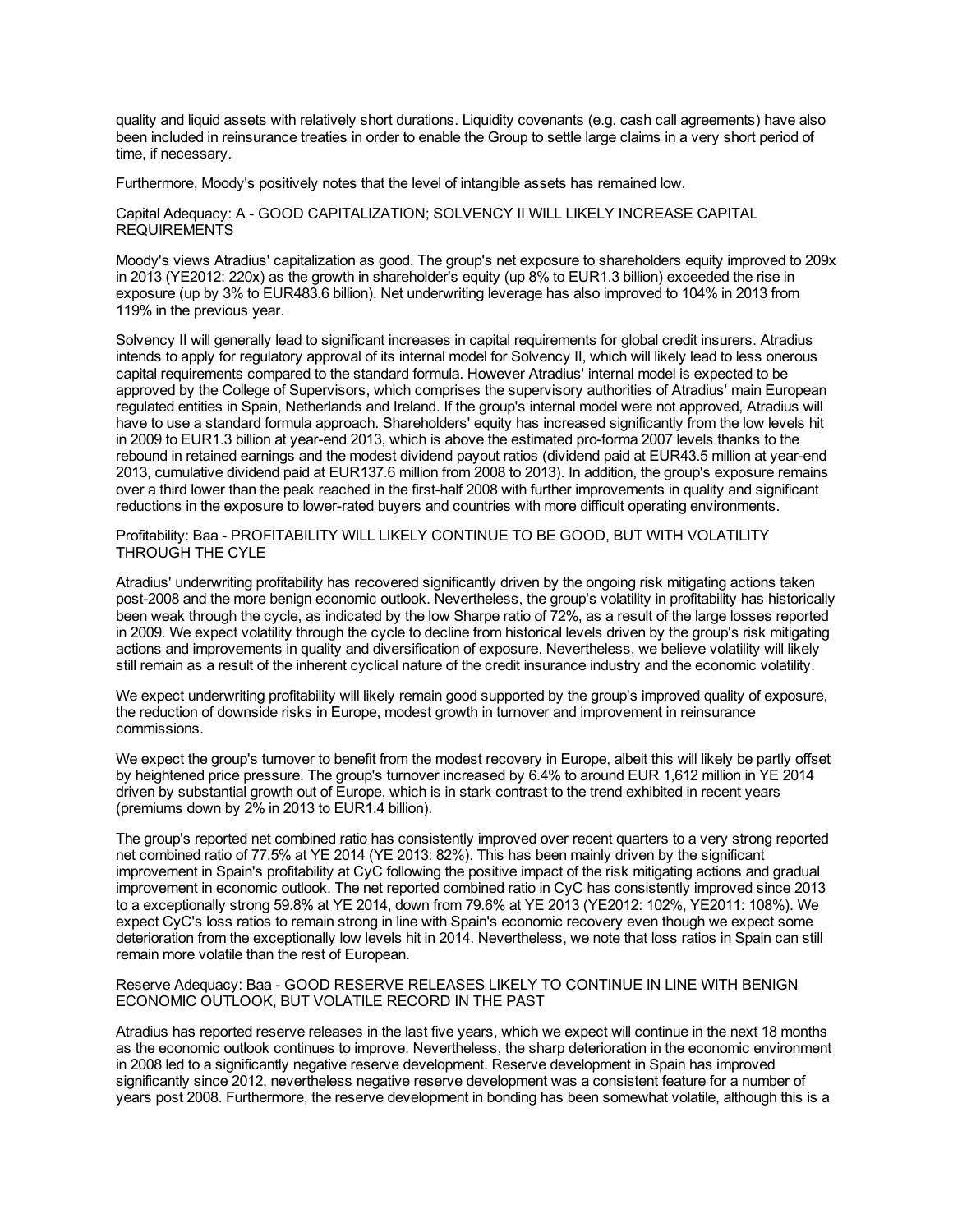modest product in the context of the group.

Financial Flexibility: A - EXCELLENT FINANCIAL LEVERAGE METRICS, PARTIALLY CONSTRAINED BY ACCESS TO CAPITAL MARKETS

Financial leverage at Atradius was low at around 22% at year-end 2013 with a good earnings cover of 9.0x. The five-year average earnings coverage was lower at 5x due to the losses incurred in 2009. Atradius issued a EUR250 million Tier II subordinated bond and called EUR120 million last September.

We estimate a moderate deterioration in the group's leverage and earnings cover ratios, albeit both metrics remain commensurate with an A levels. We estimate the group's leverage to increase by around 2% to a pro-forma 24% at year-end and earnings coverage to decrease by nearly 2x to a pro-forma 7.3x at year-end 2013..

Although Atradius remains insulated from potential credit pressures from its parent GCO, we think that the ownership of GCO, whose credit quality we see as partly constrained by Spain's sovereign bond rating (Baa2 POS), can weigh on Atradius' access to debt markets at a time of stress.

#### **Other Considerations**

Atradius' A3 IFSR reflects the group's standalone credit fundamentals, which reflects the group's insulation from potential ownership constraints from GCO. We believe GCO remains committed to maintaining strong capitalization in Atradius, given the confidence-sensitive nature of the credit insurance industry, as evidenced by the low dividends payments received from Atradius since 2008. Furthermore, GCO is currently well capitalized (consolidated solvency I ratio: up to 499% at YE 2014) and its traditional businesses have a low-risk business profile, a strong track record of profitability (Combined ratio consistently below 90%) and very modest financial leverage.

GCO's asset quality is largely dominated by fixed income. Nevertheless, like a number of domestic insurers, its domestic traditional businesses have a significant exposure to Spanish investments representing around 55% of the Group's fixed income portfolio at year-end 2014 which match its domestic life technical liabilities.

#### **Rating Factors**

#### **Atradius NV[1]**

| <b>Financial Strength Rating Scorecard [1]</b> | Aaa   | Aа     | A    | Baa | Ba | B | Caa |     | Score [2] Adjusted<br><b>Score</b> |
|------------------------------------------------|-------|--------|------|-----|----|---|-----|-----|------------------------------------|
|                                                |       |        |      |     |    |   |     |     |                                    |
| <b>Business Profile</b>                        |       |        |      |     |    |   |     | A   | A                                  |
| Market Position, Brand and Distribution (10%)  |       |        |      |     |    |   |     | A   | A                                  |
| Market Share                                   |       |        | X    |     |    |   |     |     |                                    |
| <b>IDistribution and Access to New Markets</b> |       |        | X    |     |    |   |     |     |                                    |
| <b>Product Risk and Diversification (20%)</b>  |       |        |      |     |    |   |     | A   | Baa                                |
| Business Diversification                       |       |        |      | X   |    |   |     |     |                                    |
| <b>Flexibility of Underwriting</b>             |       |        |      |     | x  |   |     |     |                                    |
| <b>Risk Diversification</b>                    |       | X      |      |     |    |   |     |     |                                    |
|                                                |       |        |      |     |    |   |     |     |                                    |
| <b>Financial Profile</b>                       |       |        |      |     |    |   |     | A   | A                                  |
| <b>Asset Quality (15%)</b>                     |       |        |      |     |    |   |     | Aaa | A                                  |
| High Risk Assets % Shareholders' Equity        | 23.6% |        |      |     |    |   |     |     |                                    |
| Reinsurance Recoverables %                     |       | 50.9%  |      |     |    |   |     |     |                                    |
| Shareholders' Equity                           |       |        |      |     |    |   |     |     |                                    |
| Goodwill & Intangibles % Shareholders'         | 18.3% |        |      |     |    |   |     |     |                                    |
| Equity                                         |       |        |      |     |    |   |     |     |                                    |
| Capital Adequacy (20%)                         |       |        |      |     |    |   |     | Aа  | A                                  |
| Net Total Exposure % Shareholders' Equity      |       |        | 208x |     |    |   |     |     |                                    |
| Net Underwriting Leverage                      |       | 103.8% |      |     |    |   |     |     |                                    |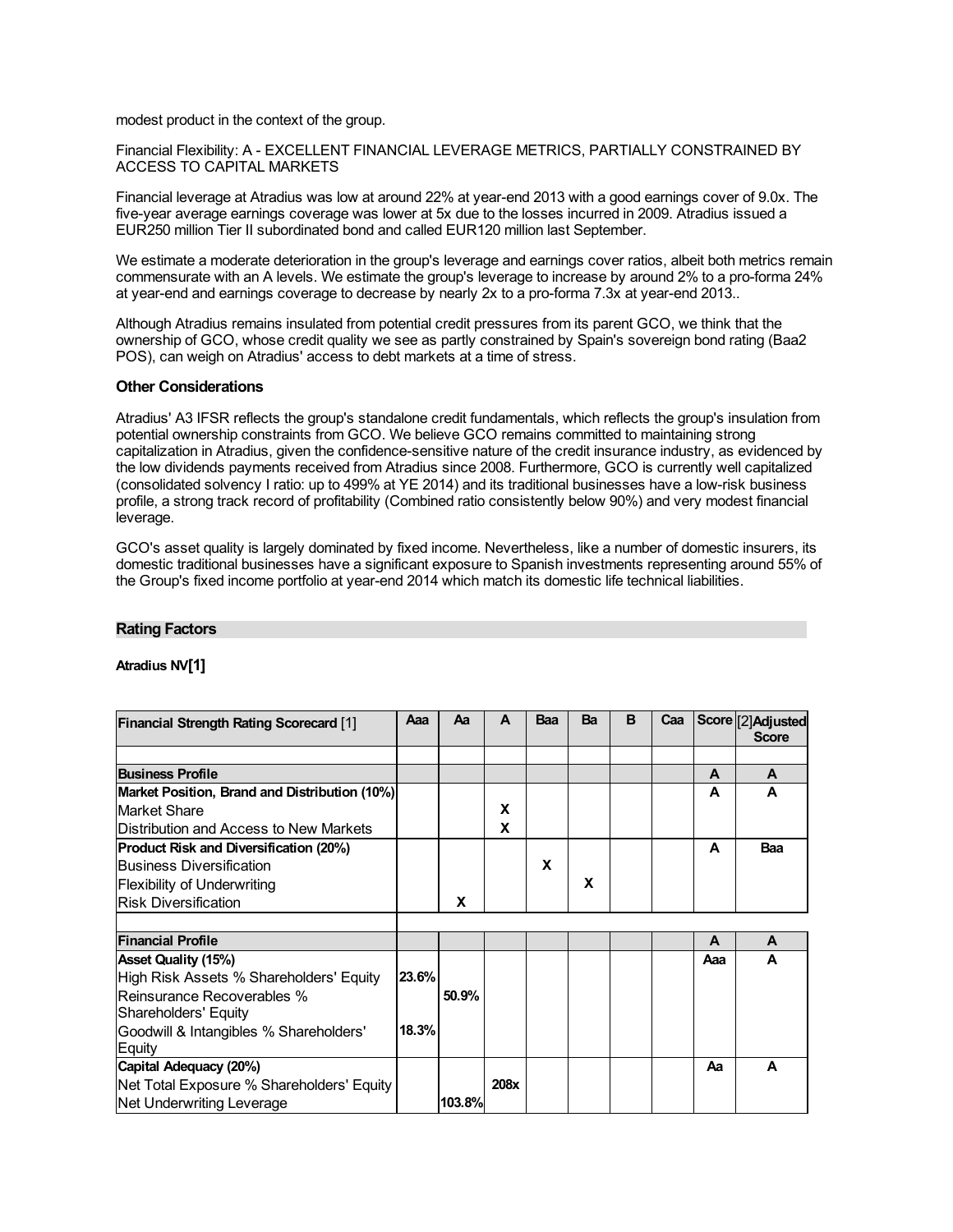| Profitability (20%)                      |       |     |    |   | Baa            | Baa            |
|------------------------------------------|-------|-----|----|---|----------------|----------------|
| Combined Ratio (5 yr. avg)               |       | 89% |    |   |                |                |
| Sharpe Ratio of Return On Capital (5 yr. |       |     | X  |   |                |                |
| avg)                                     |       |     |    |   |                |                |
| Reserve Adequacy (5%)                    |       |     |    |   | Caa            | Baa            |
| Worst Reserve Development (last 10       |       |     |    | X |                |                |
| years, % of Initial Reserves)            |       |     |    |   |                |                |
| <b>Financial Flexibility (10%)</b>       |       |     |    |   | A              | A              |
| <b>Financial Leverage</b>                | 21.8% |     |    |   |                |                |
| Earnings Coverage (5 yr. avg)            |       |     | 5x |   |                |                |
| <b>Operating Environment (0%)</b>        |       |     |    |   | Aaa-           | Aaa-Aa         |
|                                          |       |     |    |   | Aa             |                |
| <b>Aggregate Profile</b>                 |       |     |    |   | A <sub>2</sub> | A <sub>3</sub> |

[1] Information based on IFRS financial statements [2] The Scorecard rating is an important component of the company's published rating, reflecting the stand-alone financial strength before other considerations (discussed above) are incorporated into the analysis

This publication does not announce a credit rating action. For any credit ratings referenced in this publication, please see the ratings tab on the issuer/entity page on [http://www.moodys.com](http://www.moodys.com/) for the most updated credit rating action information and rating history.

> Moody's **INVESTORS SERVICE**

© 2015 Moody's Corporation, Moody's Investors Service, Inc., Moody's Analytics, Inc. and/or their licensors and affiliates (collectively, "MOODY'S"). All rights reserved.

CREDIT RATINGS ISSUED BY MOODY'S INVESTORS SERVICE, INC. AND ITS RATINGS AFFILIATES ("MIS") ARE MOODY'S CURRENT OPINIONS OF THE RELATIVE FUTURE CREDIT RISK OF ENTITIES, CREDIT COMMITMENTS, OR DEBT OR DEBT-LIKE SECURITIES, AND CREDIT RATINGS AND RESEARCH PUBLICATIONS PUBLISHED BY MOODY'S ("MOODY'S PUBLICATIONS") MAY INCLUDE MOODY'S CURRENT OPINIONS OF THE RELATIVE FUTURE CREDIT RISK OF ENTITIES, CREDIT COMMITMENTS, OR DEBT OR DEBT-LIKE SECURITIES. MOODY'S DEFINES CREDIT RISK AS THE RISK THAT AN ENTITY MAY NOT MEET ITS CONTRACTUAL, FINANCIAL OBLIGATIONS AS THEY COME DUE AND ANY ESTIMATED FINANCIAL LOSS IN THE EVENT OF DEFAULT. CREDIT RATINGS DO NOT ADDRESS ANY OTHER RISK, INCLUDING BUT NOT LIMITED TO: LIQUIDITY RISK, MARKET VALUE RISK, OR PRICE VOLATILITY. CREDIT RATINGS AND MOODY'S OPINIONS INCLUDED IN MOODY'S PUBLICATIONS ARE NOT STATEMENTS OF CURRENT OR HISTORICAL FACT. MOODY'S PUBLICATIONS MAY ALSO INCLUDE QUANTITATIVE MODEL-BASED ESTIMATES OF CREDIT RISK AND RELATED OPINIONS OR COMMENTARY PUBLISHED BY MOODY'S ANALYTICS, INC. CREDIT RATINGS AND MOODY'S PUBLICATIONS DO NOT CONSTITUTE OR PROVIDE INVESTMENT OR FINANCIAL ADVICE, AND CREDIT RATINGS AND MOODY'S PUBLICATIONS ARE NOT AND DO NOT PROVIDE RECOMMENDATIONS TO PURCHASE, SELL, OR HOLD PARTICULAR SECURITIES. NEITHER CREDIT RATINGS NOR MOODY'S PUBLICATIONS COMMENT ON THE SUITABILITY OF AN INVESTMENT FOR ANY PARTICULAR INVESTOR. MOODY'S ISSUES ITS CREDIT RATINGS AND PUBLISHES MOODY'S PUBLICATIONS WITH THE EXPECTATION AND UNDERSTANDING THAT EACH INVESTOR WILL, WITH DUE CARE, MAKE ITS OWN STUDY AND EVALUATION OF EACH SECURITY THAT IS UNDER CONSIDERATION FOR PURCHASE, HOLDING, OR SALE.

MOODY'S CREDIT RATINGS AND MOODY'S PUBLICATIONS ARE NOT INTENDED FOR USE BY RETAIL INVESTORS AND IT WOULD BE RECKLESS FOR RETAIL INVESTORS TO CONSIDER MOODY'S CREDIT RATINGS OR MOODY'S PUBLICATIONS IN MAKING ANY INVESTMENT DECISION. IF IN DOUBT YOU SHOULD CONTACT YOUR FINANCIAL OR OTHER PROFESSIONAL ADVISER.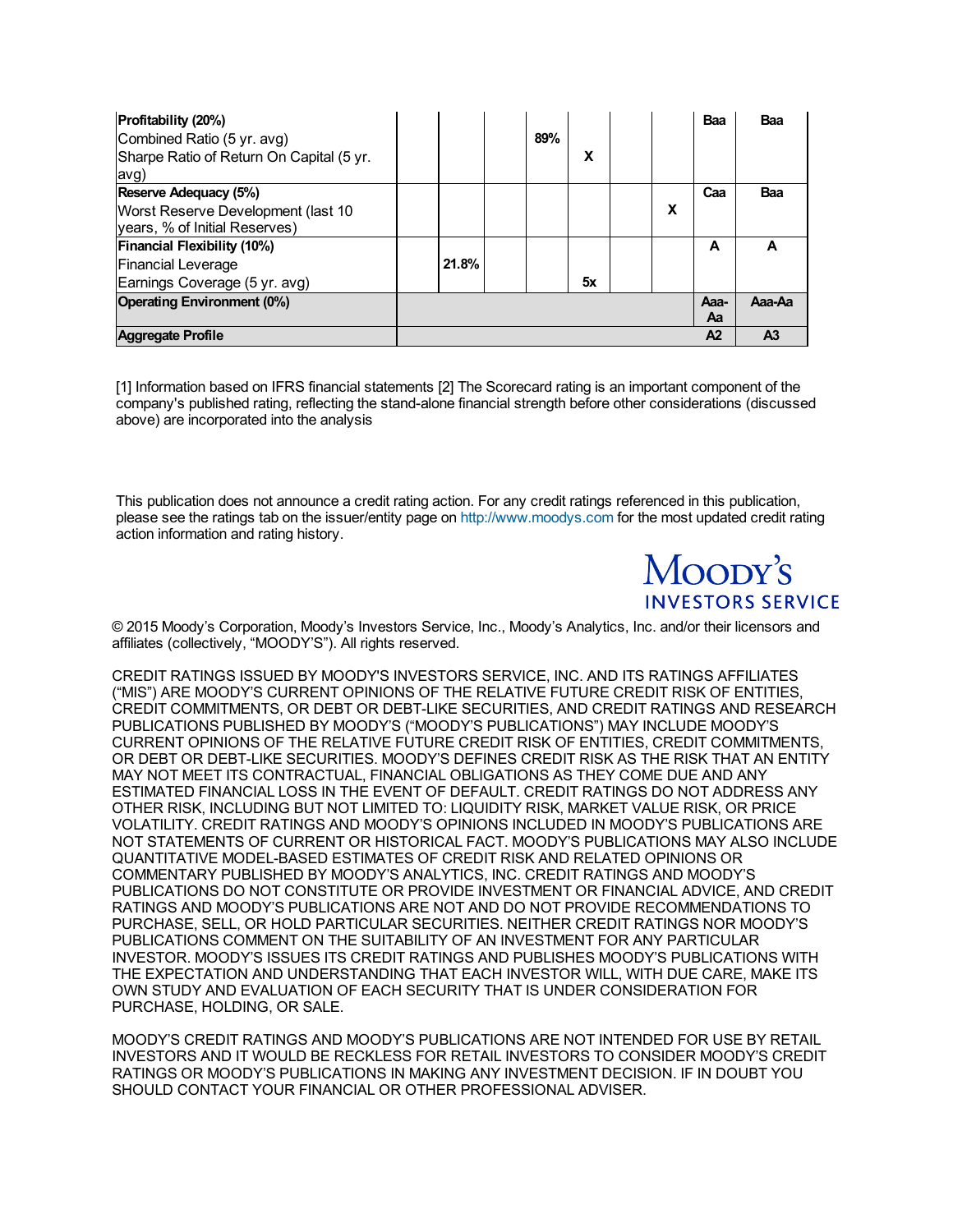ALL INFORMATION CONTAINED HEREIN IS PROTECTED BY LAW, INCLUDING BUT NOT LIMITED TO, COPYRIGHT LAW, AND NONE OF SUCH INFORMATION MAY BE COPIED OR OTHERWISE REPRODUCED, REPACKAGED, FURTHER TRANSMITTED, TRANSFERRED, DISSEMINATED, REDISTRIBUTED OR RESOLD, OR STORED FOR SUBSEQUENT USE FOR ANY SUCH PURPOSE, IN WHOLE OR IN PART, IN ANY FORM OR MANNER OR BY ANY MEANS WHATSOEVER, BY ANY PERSON WITHOUT MOODY'S PRIOR WRITTEN CONSENT.

All information contained herein is obtained by MOODY'S from sources believed by it to be accurate and reliable. Because of the possibility of human or mechanical error as well as other factors, however, all information contained herein is provided "AS IS" without warranty of any kind. MOODY'S adopts all necessary measures so that the information it uses in assigning a credit rating is of sufficient quality and from sources MOODY'S considers to be reliable including, when appropriate, independent third-party sources. However, MOODY'S is not an auditor and cannot in every instance independently verify or validate information received in the rating process or in preparing the Moody's Publications.

To the extent permitted by law, MOODY'S and its directors, officers, employees, agents, representatives, licensors and suppliers disclaim liability to any person or entity for any indirect, special, consequential, or incidental losses or damages whatsoever arising from or in connection with the information contained herein or the use of or inability to use any such information, even if MOODY'S or any of its directors, officers, employees, agents, representatives, licensors or suppliers is advised in advance of the possibility of such losses or damages, including but not limited to: (a) any loss of present or prospective profits or (b) any loss or damage arising where the relevant financial instrument is not the subject of a particular credit rating assigned by MOODY'S.

To the extent permitted by law, MOODY'S and its directors, officers, employees, agents, representatives, licensors and suppliers disclaim liability for any direct or compensatory losses or damages caused to any person or entity, including but not limited to by any negligence (but excluding fraud, willful misconduct or any other type of liability that, for the avoidance of doubt, by law cannot be excluded) on the part of, or any contingency within or beyond the control of, MOODY'S or any of its directors, officers, employees, agents, representatives, licensors or suppliers, arising from or in connection with the information contained herein or the use of or inability to use any such information.

NO WARRANTY, EXPRESS OR IMPLIED, AS TO THE ACCURACY, TIMELINESS, COMPLETENESS, MERCHANTABILITY OR FITNESS FOR ANY PARTICULAR PURPOSE OF ANY SUCH RATING OR OTHER OPINION OR INFORMATION IS GIVEN OR MADE BY MOODY'S IN ANY FORM OR MANNER WHATSOEVER.

Moody's Investors Service, Inc., a wholly-owned credit rating agency subsidiary of Moody's Corporation ("MCO"), hereby discloses that most issuers of debt securities (including corporate and municipal bonds, debentures, notes and commercial paper) and preferred stock rated by Moody's Investors Service, Inc. have, prior to assignment of any rating, agreed to pay to Moody's Investors Service, Inc. for appraisal and rating services rendered by it fees ranging from \$1,500 to approximately \$2,500,000. MCO and MIS also maintain policies and procedures to address the independence of MIS's ratings and rating processes. Information regarding certain affiliations that may exist between directors of MCO and rated entities, and between entities who hold ratings from MIS and have also publicly reported to the SEC an ownership interest in MCO of more than 5%, is posted annually at www.moodys.com under the heading "Investor Relations — Corporate Governance — Director and Shareholder Affiliation Policy."

For Australia only: Any publication into Australia of this document is pursuant to the Australian Financial Services License of MOODY'S affiliate, Moody's Investors Service Pty Limited ABN 61 003 399 657AFSL 336969 and/or Moody's Analytics Australia Pty Ltd ABN 94 105 136 972 AFSL 383569 (as applicable). This document is intended to be provided only to "wholesale clients" within the meaning of section 761G of the Corporations Act 2001. By continuing to access this document from within Australia, you represent to MOODY'S that you are, or are accessing the document as a representative of, a "wholesale client" and that neither you nor the entity you represent will directly or indirectly disseminate this document or its contents to "retail clients" within the meaning of section 761G of the Corporations Act 2001. MOODY'S credit rating is an opinion as to the creditworthiness of a debt obligation of the issuer, not on the equity securities of the issuer or any form of security that is available to retail clients. It would be dangerous for "retail clients" to make any investment decision based on MOODY'S credit rating. If in doubt you should contact your financial or other professional adviser.

For Japan only: MOODY'S Japan K.K. ("MJKK") is a wholly-owned credit rating agency subsidiary of MOODY'S Group Japan G.K., which is wholly-owned by Moody's Overseas Holdings Inc., a wholly-owned subsidiary of